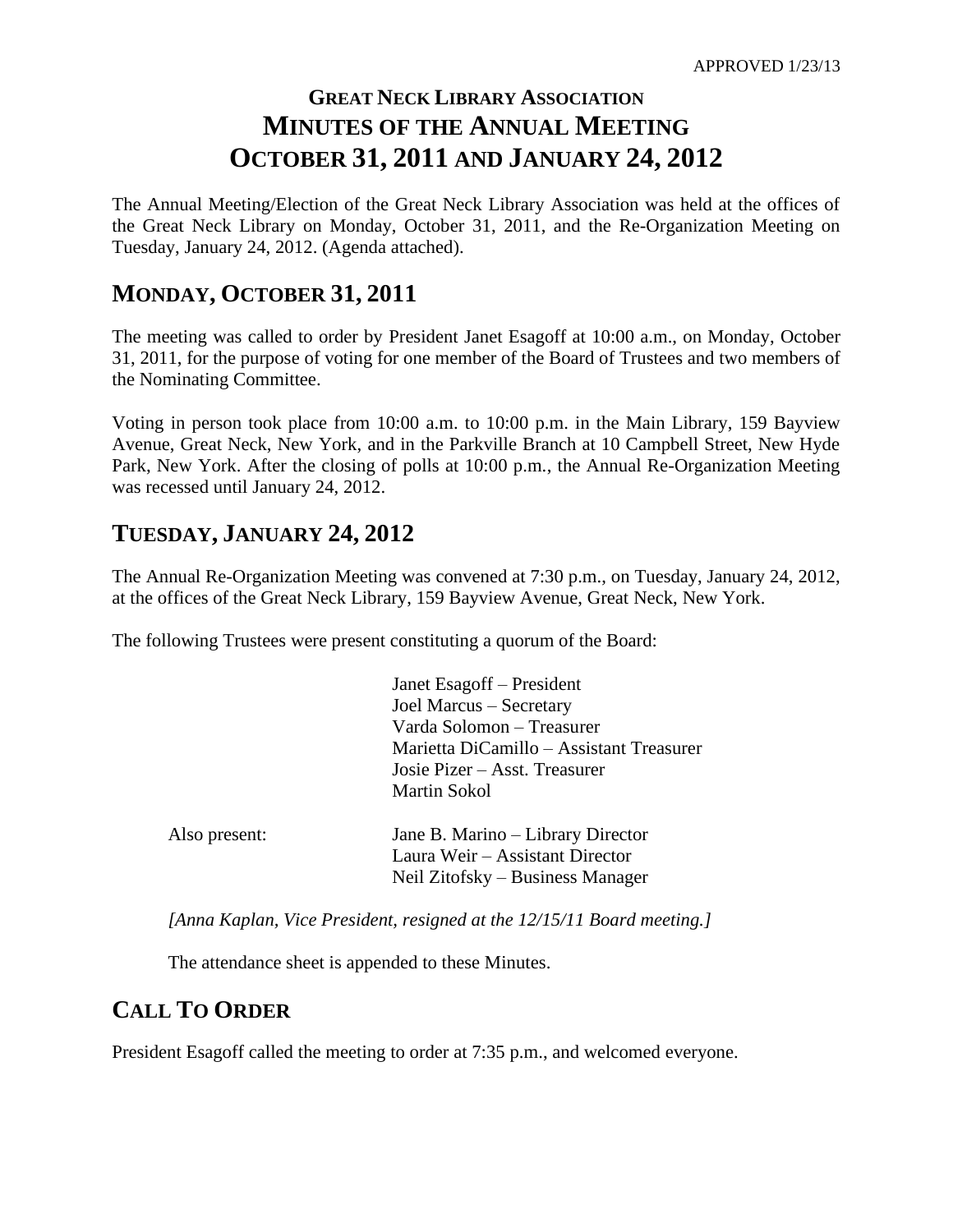## **MINUTES**

Upon motion by Joel Marcus, seconded by Varda Solomon, and after discussion, it was,

\_\_\_\_\_\_\_\_\_\_\_\_\_\_\_\_\_\_\_\_\_\_\_\_\_\_\_\_\_\_\_\_\_\_\_\_\_\_\_\_\_\_\_\_\_\_\_\_\_\_\_\_\_\_\_\_\_\_\_\_\_\_\_\_\_\_\_\_\_\_\_\_\_\_\_\_\_

**RESOLVED**, that the Board of Trustees of the Great Neck Library approve the Minutes of the October 25, 2010, Annual Meeting and January 25, 2011, Annual Re-Organization Meeting, as presented.

**VOTE:** Yes 6 (DiCamillo, Esagoff, Marcus, Pizer, Solomon, Sokol) MOTION CARRIED UNANIMOUSLY

### **REPORTS**

.

Reports from the President, Secretary, Treasurer and the Library Director are in the Annual Report which is attached to these Minutes.

## **PRESENTATION TO RETIRING MEMBERS OF THE NOMINATING COMMITTEE**

Certificates of Appreciation were presented to Stacee Bernstein, Marie Franzoni and Timothy Lewis for serving on the Nominating Committee. Julius Mendel was absent.

Following this, Trustee Francine Ferrante Krupski was welcomed to the Board.

Respectfully submitted,

Joel Marcus Secretary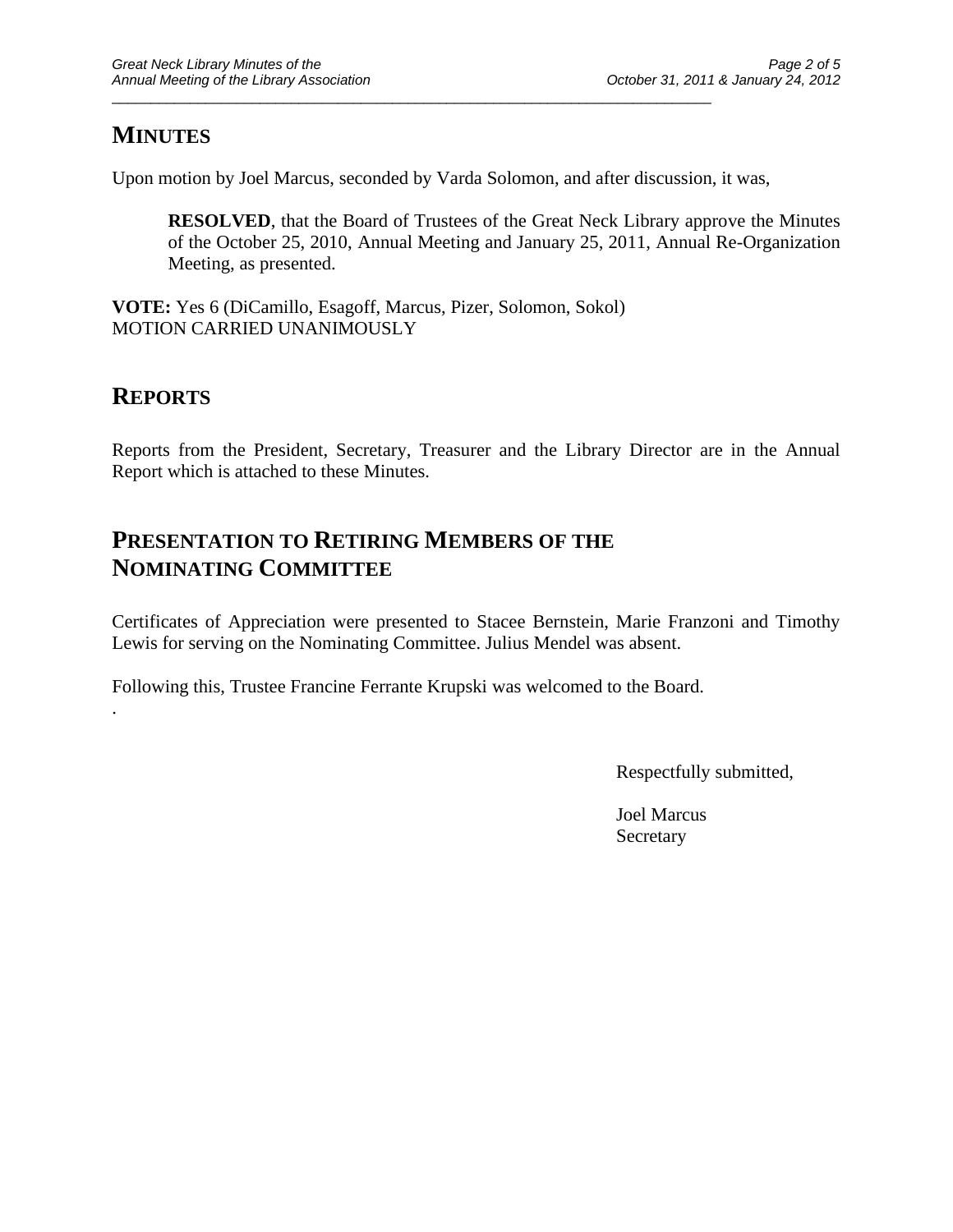### **NEW BUSINESS**

#### a) ELECTION OF OFFICERS

#### President

Joel Marcus nominated Varda Solomon, seconded by Martin Sokol. There were no other nominations. *Varda Solomon was unanimously elected President.*

\_\_\_\_\_\_\_\_\_\_\_\_\_\_\_\_\_\_\_\_\_\_\_\_\_\_\_\_\_\_\_\_\_\_\_\_\_\_\_\_\_\_\_\_\_\_\_\_\_\_\_\_\_\_\_\_\_\_\_\_\_\_\_\_\_\_\_\_\_\_\_\_\_\_\_\_\_

#### Vice President

Josie Pizer nominated Martin Sokol, seconded by Marietta DiCamillo. No other nominations were received. *Martin Sokol was unanimously elected Vice President.*

#### Treasurer

Josie Pizer nominated Marietta DiCamillo, seconded by Joel Marcus. There were no other nominations. *Marietta DiCamillo was unanimously elected Treasurer*.

#### Assistant Treasurer

Marietta DiCamillo nominated Josie Pizer, seconded by Francine Ferrante Krupski. There were no other nominations. *Josie Pizer was unanimously elected Assistant Treasurer.*

#### Assistant Treasurer

Josie Pizer nominated Joel Marcus, seconded by Marietta DiCamillo. There were no other nominations. *Joel Marcus was unanimously elected Assistant Treasurer.*

#### **Secretary**

Janet Esagoff nominated Francine Ferrante Krupski, seconded by Marietta DiCamillo. There were no other nominations. *Francine Ferrante Krupski was unanimously elected Secretary.*

#### b) 2011/2012 BOARD MEETING DATES

#### **Upon motion by Josie Pizer, seconded by Marietta DiCamillo, and after discussion, it was,**

**RESOLVED**, that the Board of Trustees of the Great Neck Library accept the calendar for its meetings for 2012/2013 as amended.

February 21, 2012 – Board Meeting – Community Room March 6 – Budget Workshop – Multi-Purpose Room March 20 – Board Meeting/Budget Workshop – Community Room April 17 – Board Meeting/Budget Hearing & Adoption – Community Room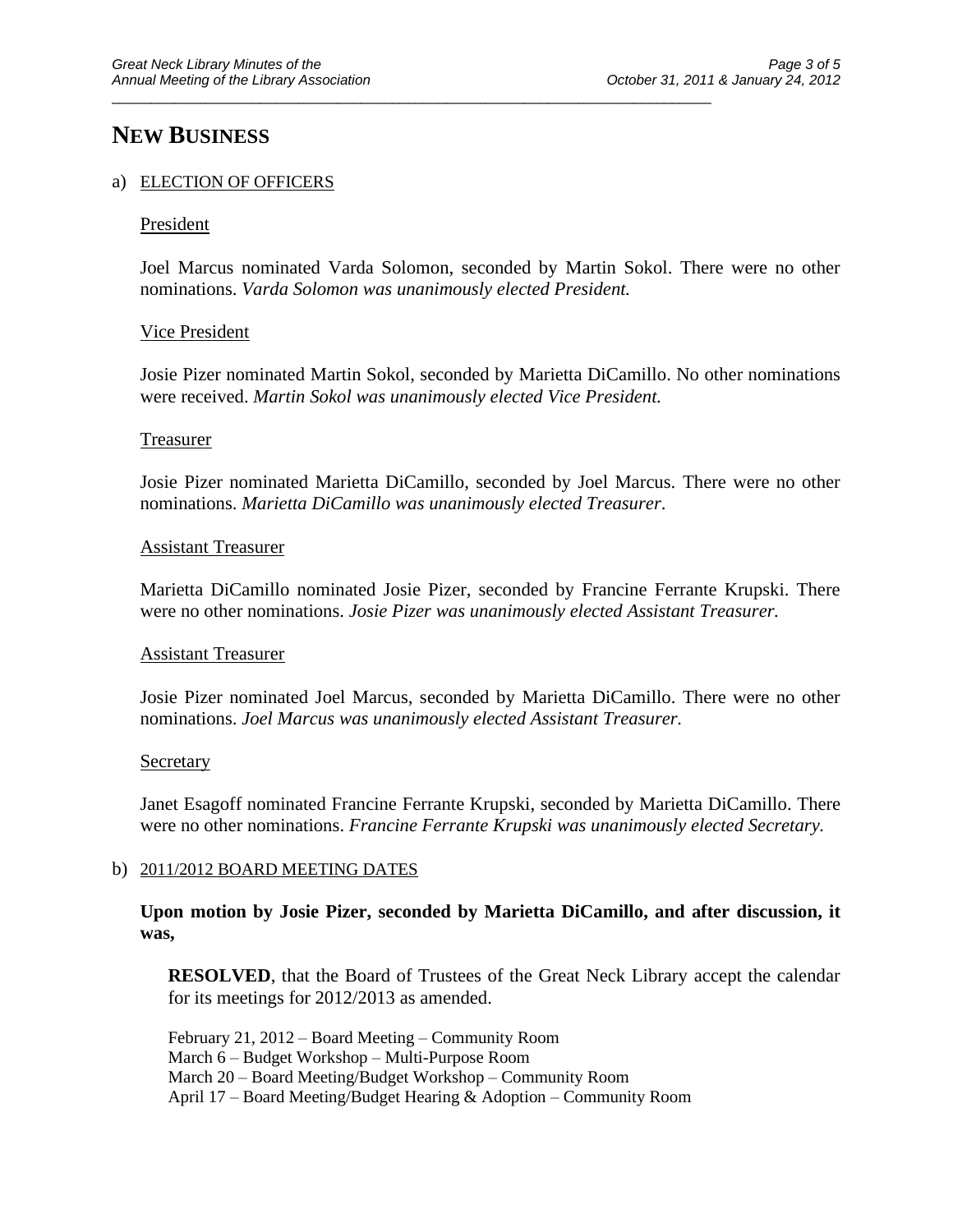May 15 (changed from May 22) – Board Meeting – Station Branch June 19 – Board Meeting – Community Room September 20 (Thursday) – Board Meeting – Community Room October 23 – Board Meeting – Community Room October 29 (Monday 10 a.m. – 10 p.m.) – Annual Meeting/Election – Main & Parkville November 20 – Board Meeting – Parkville Branch December 18 – Board Meeting – Community Room January 15, 2013 – Board Meeting – Community Room January 29 – Annual Re-Organization Meeting – Community Room

**VOTE:** Yes 7 (DiCamillo, Esagoff, Krupski, Marcus, Pizer, Sokol, Solomon) MOTION CARRIED UNANIMOUSLY

\_\_\_\_\_\_\_\_\_\_\_\_\_\_\_\_\_\_\_\_\_\_\_\_\_\_\_\_\_\_\_\_\_\_\_\_\_\_\_\_\_\_\_\_\_\_\_\_\_\_\_\_\_\_\_\_\_\_\_\_\_\_\_\_\_\_\_\_\_\_\_\_\_\_\_\_\_

#### c) BOARD ELECTED MEMBERS TO THE NOMINATING COMMITTEE

Josie Pizer motioned and Joel Marcus seconded for the Board to go into Executive Session to discuss the applications for these positions. The motion was carried unanimously and the Board went into Executive Session at 8:05 p.m. and returned to Open Session at 8:20 p.m.

**Upon motion by Francine Ferrante Krupski, seconded by Josie Pizer, and after discussion, it was,**

> **RESOLVED**, that the Board of Trustees of the Great Neck Library elect Steven Walk to the Nominating Committee for a one-year term ending January 2013.

**VOTE:** Yes 7 (DiCamillo, Esagoff, Krupski, Marcus, Pizer, Sokol, Solomon) MOTION CARRIED UNANIMOUSLY

**Upon motion by Francine Ferrante Krupski, seconded by Josie Pizer, and after discussion, it was,**

> **RESOLVED**, that the Board of Trustees of the Great Neck Library elect Marie Franzoni to the Nominating Committee for another one-year term ending January 2013.

**VOTE:** Yes 7 (DiCamillo, Esagoff, Krupski, Marcus, Pizer, Sokol, Solomon) MOTION CARRIED UNANIMOUSLY

### **ANY OTHER BUSINESS**

President Solomon asked the Trustees to let her know by the end of the month via email what Board Committees they would like to serve on. The Personnel Committee will continue as currently constituted as negotiations are ongoing.